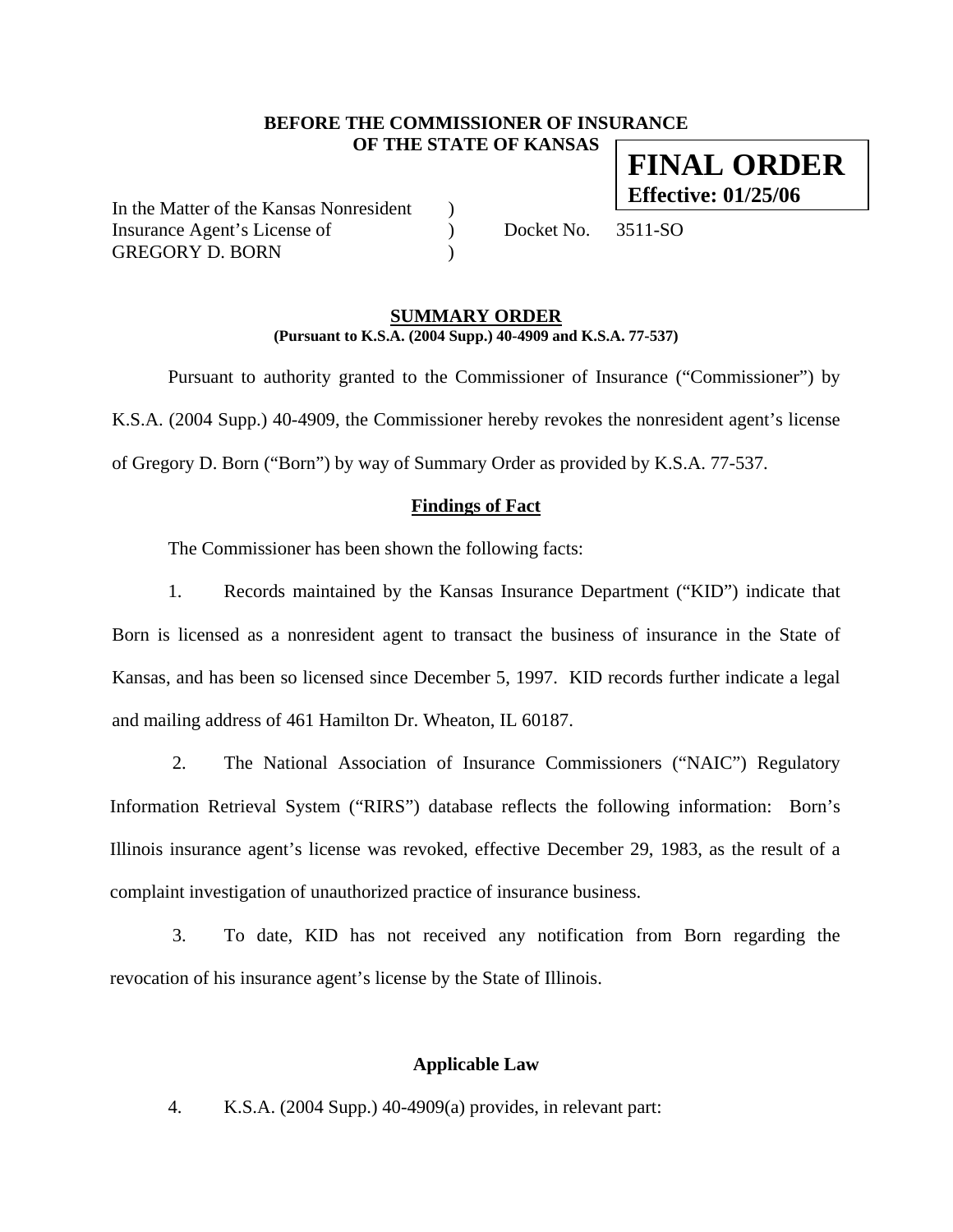"The commissioner may deny, suspend, revoke or refuse renewal of any license issued under this act if the commissioner finds that the applicant or license holder has . . . (2) Violated: (A) Any provision of chapter 40 of the Kansas Statutes Annotated, and amendments thereto, or any rule and regulation promulgated thereunder; (B) any subpoena or order of the commissioner; . . . (9) Had an insurance agent license, or its equivalent, denied, suspended or revoked in any other state, district or territory." K.S.A.  $(2004 \text{ Supp.}) 40-4909(a)$ .

5. Administrative regulations require that a person licensed in this state as an insurance agent shall, within 30 days of the occurrence, report enumerated events to the Commissioner. Among these events are disciplinary action against the agent's license by the insurance regulatory official of any other state or territory and a change of address. K.A.R. § 40- 7-9.

6. The Commissioner may revoke any license issued under the Insurance Agents Licensing Act if the Commissioner finds that the insurable interests of the public are not properly served under such license. K.S.A. (2004 Supp.) 40-4909(b).

#### **Conclusions of Law**

7. The Commissioner has jurisdiction over Born as well as the subject matter of this proceeding, and such proceeding is held in the public interest.

8. The Commissioner finds that Born's Kansas license may be revoked solely because he has had a license revoked in another state.

9. The Commissioner further concludes that Born violated the administrative regulation requiring a licensed agent to report disciplinary action by other states within 30 days by failing to report the disciplinary action in Illinois.

10. Accordingly, the Commissioner concludes that sufficient grounds exist for the revocation of the insurance agent's license of Gregory D. Born pursuant to K.S.A. (2004 Supp.) 40-4909(a).

2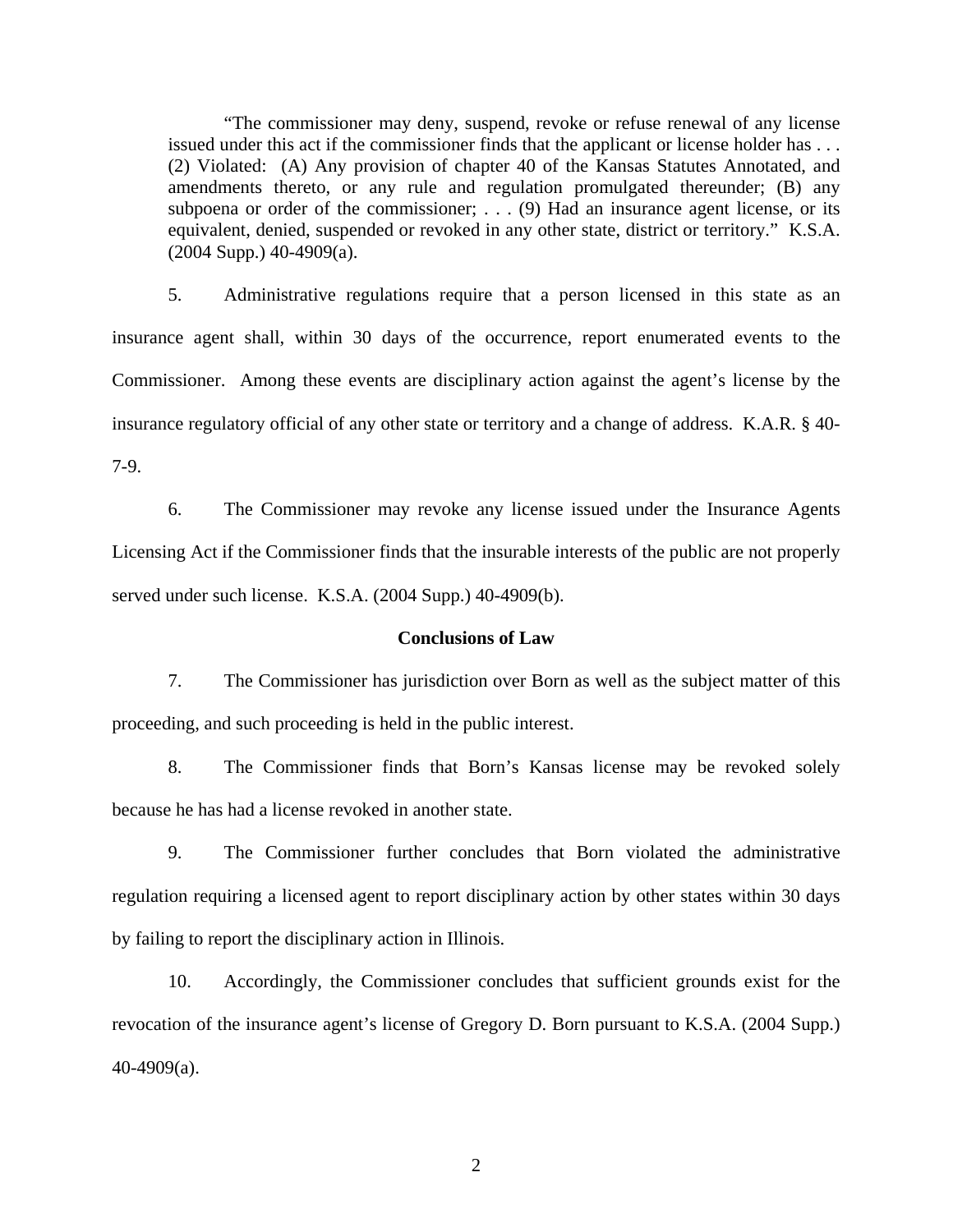11. Moreover, the Commissioner finds that Born has demonstrated irresponsibility in the conduct of business by failing to report the disciplinary action taken by Illinois to KID, and his insurance agent's license should be revoked pursuant to K.S.A. (2004 Supp.) 40-4909(b) for the protection of the insurable interests of the public.

12. Based on the facts and circumstances set forth herein, it appears that the use of summary proceedings in this matter is appropriate, in accordance with the provisions set forth in K.S.A. 77-537(a), in that the use of summary proceedings does not violate any provision of the law and the protection of the public interest does not require the KID to give notice and opportunity to participate to persons other than Gregory D. Born.

**IT IS THEREFORE ORDERED BY THE COMMISSIONER OF INSURANCE THAT** the Kansas non-resident insurance agent's license of Gregory D. Born is hereby **REVOKED**.

#### **Notice and Opportunity for Hearing**

Gregory D. Born, within fifteen (15) days of service of this Summary Order, may file with the KID written request for a hearing on this Summary Order, as provided by K.S.A. 77- 542. In the event a hearing is requested, such request should be directed to John W. Campbell, General Counsel, Kansas Insurance Department, 420 S.W. 9<sup>th</sup> Street, Topeka, KS 66612.

 Any costs incurred as a result of conducting any administrative hearing shall be assessed against the agent/agency who is the subject of the hearing as provided by K.S.A. 40-4909(f). Costs shall include witness fees, mileage allowances, any costs associated with the reproduction of documents which become part of the hearing record, and the expense of making a record of the hearing.